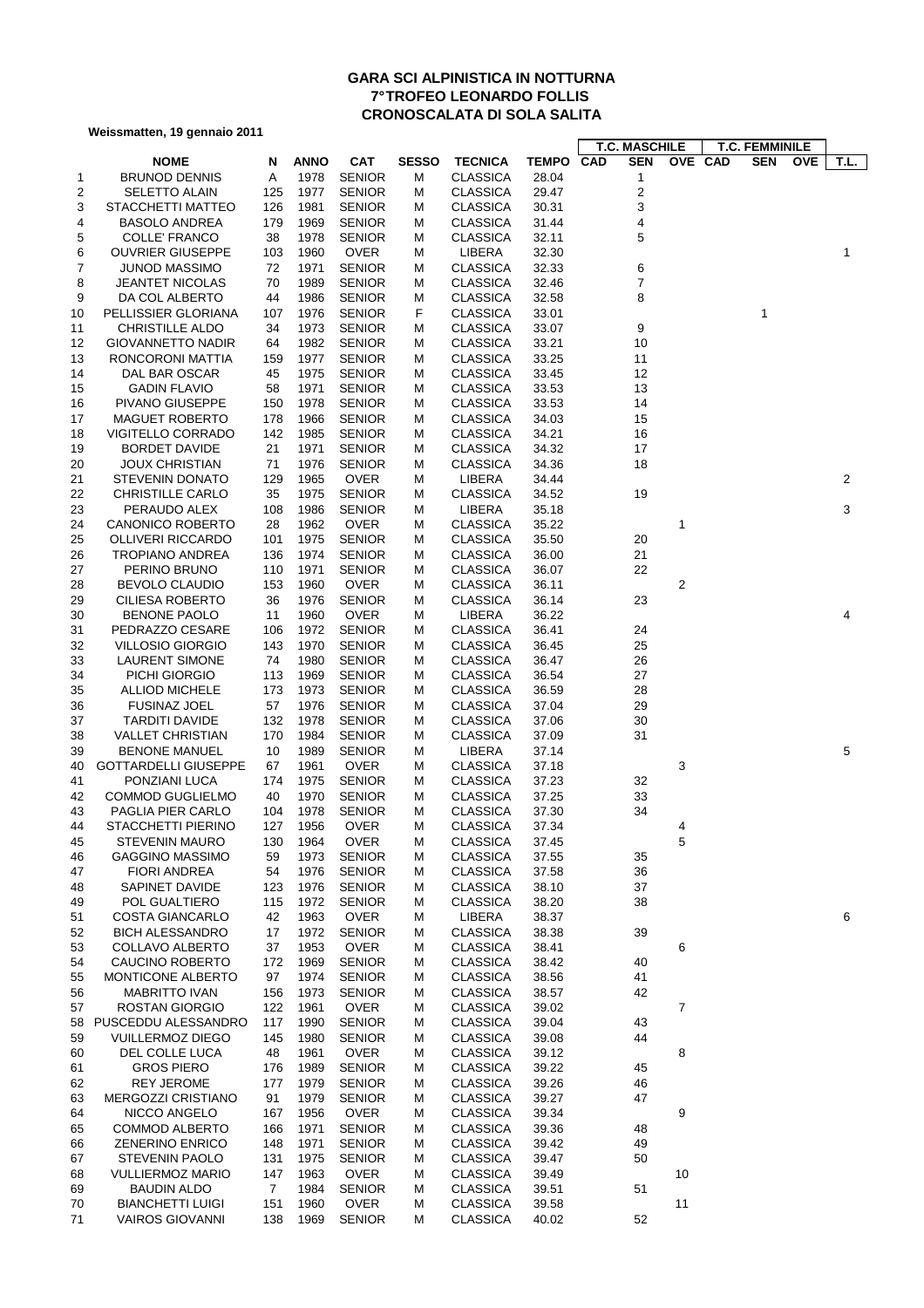|     |                            |              |             |                |              |                 |              | <b>T.C. MASCHILE</b>     |         | <b>T.C. FEMMINILE</b>    |      |
|-----|----------------------------|--------------|-------------|----------------|--------------|-----------------|--------------|--------------------------|---------|--------------------------|------|
|     | <b>NOME</b>                | N            | <b>ANNO</b> | CAT            | <b>SESSO</b> | <b>TECNICA</b>  | <b>TEMPO</b> | <b>CAD</b><br><b>SEN</b> | OVE CAD | <b>SEN</b><br><b>OVE</b> | T.L. |
| 72  | <b>MENUSAN GIANNI</b>      | 89           | 1962        | <b>OVER</b>    | М            | <b>CLASSICA</b> | 40.05        | 12                       |         |                          |      |
| 73  | BESENVAL CORRADO           | 152          | 1970        | <b>SENIOR</b>  | М            | CLASSICA        | 40.07        | 53                       |         |                          |      |
| 74  | <b>BOSONIN LUCIO</b>       | 24           | 1973        | <b>SENIOR</b>  | М            | <b>CLASSICA</b> | 40.09        | 54                       |         |                          |      |
| 75  |                            | 68           | 1963        | <b>OVER</b>    |              | <b>CLASSICA</b> |              | 13                       |         |                          |      |
|     | <b>HERIN ROMANO</b>        |              |             |                | М            |                 | 40.14        |                          |         |                          |      |
| 76  | BERTOLINO ANDREA           | 14           | 1991        | <b>CADETTI</b> | М            | <b>CLASSICA</b> | 40.17        | 1                        |         |                          |      |
| 77  | <b>VUILLERMOZ ROBERTO</b>  | 146          | 1959        | <b>OVER</b>    | М            | <b>CLASSICA</b> | 40.21        | 14                       |         |                          |      |
| 78  | GIANOTTI RAFFAELLA         | 158          | 1976        | <b>SENIOR</b>  | F            | <b>CLASSICA</b> | 40.22        |                          |         | $\overline{\mathbf{c}}$  |      |
| 79  | <b>TREVES ANDREA</b>       | 168          | 1978        | <b>SENIOR</b>  | М            | <b>CLASSICA</b> | 40.26        | 55                       |         |                          |      |
| 80  | <b>CANEPA EZIO</b>         | 163          | 1985        | <b>SENIOR</b>  | 0            | <b>CLASSICA</b> | 40.27        |                          |         |                          |      |
| 81  | EULOGIO RICCARDO           | 51           | 1976        | <b>SENIOR</b>  | М            | CLASSICA        | 40.29        | 56                       |         |                          |      |
| 82  | PEZZETTI MASSIMO           | 112          | 1974        | <b>SENIOR</b>  | М            | <b>CLASSICA</b> | 40.30        | 57                       |         |                          |      |
| 83  | <b>DUFOUR MICHEL</b>       | 50           | 1980        | <b>SENIOR</b>  | М            | <b>CLASSICA</b> | 40.31        | 58                       |         |                          |      |
| 84  | MIRAVALLE RAFFAELLA        | 180          | 1971        | <b>SENIOR</b>  | F            | <b>CLASSICA</b> | 40.39        |                          |         | 3                        |      |
| 85  | <b>MERLETTI ARMANDO</b>    | 93           | 1966        | <b>SENIOR</b>  | M            | <b>CLASSICA</b> | 40.40        | 59                       |         |                          |      |
| 86  | CANOVA IVAN                | 171          | 1970        | <b>SENIOR</b>  | М            | <b>CLASSICA</b> | 40.55        | 60                       |         |                          |      |
| 87  | <b>COMUNE PAOLO</b>        | 41           | 1973        | <b>SENIOR</b>  | М            | <b>CLASSICA</b> | 41.01        | 61                       |         |                          |      |
|     |                            |              |             |                |              |                 |              |                          |         |                          |      |
|     | 88 GIULIANO ALBERTO MATTEC | 65           | 1978        | <b>SENIOR</b>  | М            | <b>CLASSICA</b> | 41.09        | 62                       |         |                          |      |
| 89  | <b>MERCALLI LUCA</b>       | 90           | 1974        | <b>SENIOR</b>  | М            | CLASSICA        | 41.11        | 63                       |         |                          |      |
| 90  | <b>VICQUERY VICTOR</b>     | 141          | 1978        | <b>SENIOR</b>  | м            | <b>CLASSICA</b> | 41.15        | 64                       |         |                          |      |
| 91  | ARTUSO BRUNO               | 6            | 1980        | <b>SENIOR</b>  | м            | <b>CLASSICA</b> | 41.25        | 65                       |         |                          |      |
| 92  | LATTUADA FRANCESCO         | 73           | 1970        | <b>SENIOR</b>  | М            | <b>CLASSICA</b> | 41.29        | 66                       |         |                          |      |
| 93  | <b>BONADE' RIS FRANCO</b>  | 20           | 1971        | <b>SENIOR</b>  | М            | <b>CLASSICA</b> | 41.31        | 67                       |         |                          |      |
| 94  | <b>FAVRE CARLO</b>         | 75           | 1949        | <b>OVER</b>    | М            | LIBERA          | 41.36        |                          |         |                          | 7    |
| 95  | <b>GAVIGLIO ROBERTO</b>    | 63           | 1954        | <b>OVER</b>    | М            | <b>CLASSICA</b> | 41.42        | 15                       |         |                          |      |
| 96  | <b>CASASSA BRUNO</b>       | 31           | 1960        | <b>OVER</b>    | М            | <b>CLASSICA</b> | 41.45        | 16                       |         |                          |      |
| 97  | <b>UGHETTO RICCARDO</b>    | 137          | 1987        | <b>SENIOR</b>  | М            | CLASSICA        | 42.10        | 68                       |         |                          |      |
| 98  | D'ALTOE GIANPIERO          | 47           | 1976        | <b>SENIOR</b>  | м            | <b>CLASSICA</b> | 42.20        | 69                       |         |                          |      |
|     |                            |              |             |                |              |                 |              |                          |         |                          |      |
| 99  | PESANDO NICOLO'            | 111          | 1984        | <b>SENIOR</b>  | М            | <b>CLASSICA</b> | 42.25        | 70                       |         |                          |      |
| 100 | BORGESIO CRISTINA          | 22           | 1974        | <b>SENIOR</b>  | F            | <b>CLASSICA</b> | 42.33        |                          |         | 4                        |      |
| 101 | <b>NAUDIN FABIO</b>        | 100          | 1974        | <b>SENIOR</b>  | М            | <b>CLASSICA</b> | 42.38        | 71                       |         |                          |      |
| 102 | <b>MADERNI ALBERTO</b>     | 80           | 1971        | <b>SENIOR</b>  | м            | <b>CLASSICA</b> | 42.43        | 72                       |         |                          |      |
| 103 | <b>CANTON ENRICO</b>       | 29           | 1982        | <b>SENIOR</b>  | М            | <b>CLASSICA</b> | 42.49        | 73                       |         |                          |      |
| 104 | <b>BERTOLO GIORGIO</b>     | 15           | 1974        | <b>SENIOR</b>  | М            | <b>CLASSICA</b> | 42.50        | 74                       |         |                          |      |
| 105 | <b>MAGGIA FEDERICO</b>     | 81           | 1973        | <b>SENIOR</b>  | М            | <b>CLASSICA</b> | 42.53        | 75                       |         |                          |      |
| 106 | <b>RE FIORENTIN FRANCO</b> | 199          | 1981        | <b>SENIOR</b>  | M            | <b>CLASSICA</b> | 42.58        | 76                       |         |                          |      |
| 107 | <b>FOSSON VITTORIO</b>     | 55           | 1968        | <b>SENIOR</b>  | М            | LIBERA          | 43.02        |                          |         |                          | 8    |
| 108 | RICCIARDELLO ANTONIO       | 119          | 1972        | <b>SENIOR</b>  | м            | <b>CLASSICA</b> | 43.02        | 77                       |         |                          |      |
| 109 | <b>COSTA RODOLFO</b>       | 43           | 1971        | <b>SENIOR</b>  | М            | <b>CLASSICA</b> | 43.31        | 78                       |         |                          |      |
| 110 | <b>BASTRENTA DAVIDE</b>    | 164          | 1971        | <b>SENIOR</b>  | 0            | CLASSICA        | 43.33        |                          |         |                          |      |
| 111 | <b>GALISSE VALTER</b>      | 61           | 1971        | <b>SENIOR</b>  | м            | <b>CLASSICA</b> | 43.34        | 79                       |         |                          |      |
|     |                            |              |             |                |              |                 |              |                          |         |                          |      |
| 112 | <b>BAUDIN OSVALDO</b>      | 8            | 1964        | <b>OVER</b>    | М            | <b>CLASSICA</b> | 43.35        | 17                       |         |                          |      |
| 113 | STEVENIN ANDREA            | 128          | 1969        | <b>SENIOR</b>  | М            | <b>CLASSICA</b> | 43.35        | 80                       |         |                          |      |
| 114 | <b>IEMMI ILARIA</b>        | 69           | 1975        | <b>SENIOR</b>  | F            | <b>CLASSICA</b> | 43.37        |                          |         | 5                        |      |
| 115 | <b>GAIA SERGIO</b>         | 60           | 1965        | <b>OVER</b>    | м            | CLASSICA        | 44.01        | 18                       |         |                          |      |
| 116 | TRON STEFANO               | 135          | 1970        | <b>SENIOR</b>  | М            | <b>CLASSICA</b> | 44.22        | 81                       |         |                          |      |
| 117 | <b>MOTTINI STEFANO</b>     | 99           | 1963        | <b>OVER</b>    | M            | <b>CLASSICA</b> | 44.35        | 19                       |         |                          |      |
| 118 | LUPU ZINAIDA               | 79           | 1982        | <b>SENIOR</b>  | F            | <b>CLASSICA</b> | 44.43        |                          |         | 6                        |      |
| 119 | MEZZANO MARINO             | 94           | 1968        | <b>SENIOR</b>  | M            | <b>CLASSICA</b> | 44.50        | 82                       |         |                          |      |
| 120 | PORTE' DAVIDE              | 116          | 1974        | <b>SENIOR</b>  | М            | <b>CLASSICA</b> | 45.03        | 83                       |         |                          |      |
| 121 | <b>FRACHEY DANILO</b>      | 56           | 1975        | <b>SENIOR</b>  | М            | <b>CLASSICA</b> | 45.04        | 84                       |         |                          |      |
| 122 | <b>BIANCO SILVIA</b>       | 16           | 1979        | <b>SENIOR</b>  | F            | <b>CLASSICA</b> | 45.06        |                          |         | $\overline{7}$           |      |
| 123 | RONC ROBERTO               | 121          | 1954        | <b>OVER</b>    | м            | <b>CLASSICA</b> | 45.15        | 20                       |         |                          |      |
| 124 | PELLISSIER YANNICK         | 165          | 1994        | <b>CADETTI</b> | М            | <b>CLASSICA</b> | 45.35        | 2                        |         |                          |      |
| 125 | PANZA EMANUELE             | 105          | 1962        | <b>OVER</b>    | М            | <b>CLASSICA</b> | 45.36        | 21                       |         |                          |      |
|     |                            |              |             |                |              |                 |              |                          |         |                          |      |
| 126 | TORRETTA ANNA              | 134          | 1971        | <b>SENIOR</b>  | F            | <b>CLASSICA</b> | 45.53        |                          |         | 8                        |      |
| 127 | ARCARO GIANLUCA            | 5            | 1981        | <b>SENIOR</b>  | М            | <b>CLASSICA</b> | 46.04        | 85                       |         |                          |      |
| 128 | <b>BULLIO GUIDO</b>        | 27           | 1964        | <b>OVER</b>    | М            | <b>CLASSICA</b> | 46.24        | 22                       |         |                          |      |
| 129 | <b>GHIRARDI MILENA</b>     | 169          | 1966        | <b>SENIOR</b>  | F            | <b>CLASSICA</b> | 46.30        |                          |         | 9                        |      |
| 130 | PERRUCCHIONE ORESTE        | 175          | 1962        | <b>OVER</b>    | М            | <b>CLASSICA</b> | 46.35        | 23                       |         |                          |      |
| 131 | <b>LEBOLE ANTONIO</b>      | 77           | 1965        | <b>OVER</b>    | М            | <b>CLASSICA</b> | 46.38        | 24                       |         |                          |      |
| 132 | <b>MOLLO MAURO</b>         | 96           | 1962        | <b>OVER</b>    | М            | <b>CLASSICA</b> | 46.42        | 25                       |         |                          |      |
| 133 | ANDOLFI RENATA             | 3            | 1965        | <b>OVER</b>    | F            | <b>CLASSICA</b> | 46.47        |                          |         | 1                        |      |
| 134 | <b>MERLET DENIS</b>        | 92           | 1969        | <b>SENIOR</b>  | M            | <b>CLASSICA</b> | 46.50        | 86                       |         |                          |      |
| 135 | <b>WELF SOVRANA</b>        | 149          | 1973        | <b>SENIOR</b>  | F            | <b>CLASSICA</b> | 47.04        |                          |         | 10                       |      |
| 136 | AMERIO MARCO               | $\mathbf{1}$ | 1978        | <b>SENIOR</b>  | М            | <b>CLASSICA</b> | 47.29        | 87                       |         |                          |      |
|     | 137 VEGO SCOCCO GIOVANNA   | 140          |             | <b>OVER</b>    |              | <b>CLASSICA</b> | 47.39        |                          |         | 2                        |      |
|     |                            |              | 1951        |                | F            |                 |              |                          |         |                          |      |
| 138 | BOGGIO PAOLO               | 19           | 1953        | <b>OVER</b>    | М            | <b>CLASSICA</b> | 47.44        | 26                       |         |                          |      |
| 139 | <b>MARTENSINI MAURIZIO</b> | 84           | 1973        | <b>SENIOR</b>  | М            | CLASSICA        | 47.45        | 88                       |         |                          |      |
| 140 | PERIN SARA                 | 109          | 1977        | <b>SENIOR</b>  | F            | <b>CLASSICA</b> | 47.47        |                          |         | 11                       |      |
| 141 | <b>BORIO ENRICA</b>        | 157          | 1969        | <b>SENIOR</b>  | F            | <b>CLASSICA</b> | 47.48        |                          |         | 12                       |      |
| 142 | PESSION ANDREA             | 155          | 1964        | <b>OVER</b>    | M            | <b>CLASSICA</b> | 47.49        | 27                       |         |                          |      |
| 143 | <b>VITTON MEA ELISA</b>    | 144          | 1978        | <b>SENIOR</b>  | F            | <b>CLASSICA</b> | 48.00        |                          |         | 13                       |      |
| 144 | MAZZUCCHELLI ANDREA        | 88           | 1981        | <b>SENIOR</b>  | М            | <b>CLASSICA</b> | 48.10        | 89                       |         |                          |      |
| 145 | <b>BERTINO CHIARA</b>      | 13           | 1972        | <b>SENIOR</b>  | F            | <b>CLASSICA</b> | 48.42        |                          |         | 14                       |      |
| 146 | <b>OSSI PAOLO</b>          | 102          | 1953        | <b>OVER</b>    | Μ            | <b>CLASSICA</b> | 48.55        | 28                       |         |                          |      |
|     |                            |              |             |                |              |                 |              |                          |         |                          |      |